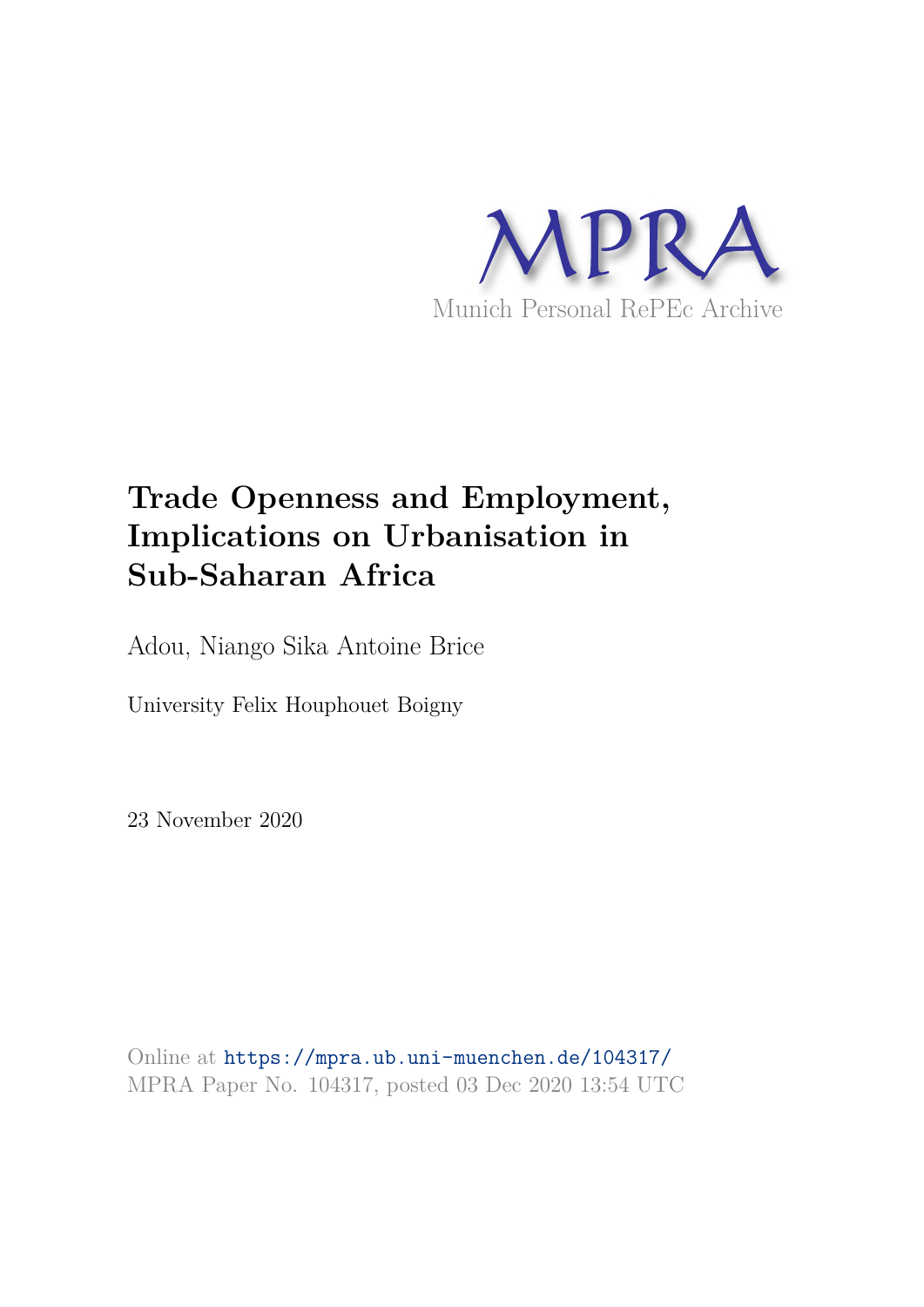## **TRADE OPENNESS AND EMPLOYMENT: IMPLICATIONS ON URBANISATION IN SUB-SAHARAN AFRICA**

Adou Niango Sika Antoine Brice Faculty of Economics and Management, University of Felix Houphouet Boigny, Cote d'Ivoire brice.ansab@gmail.com

**November 2020**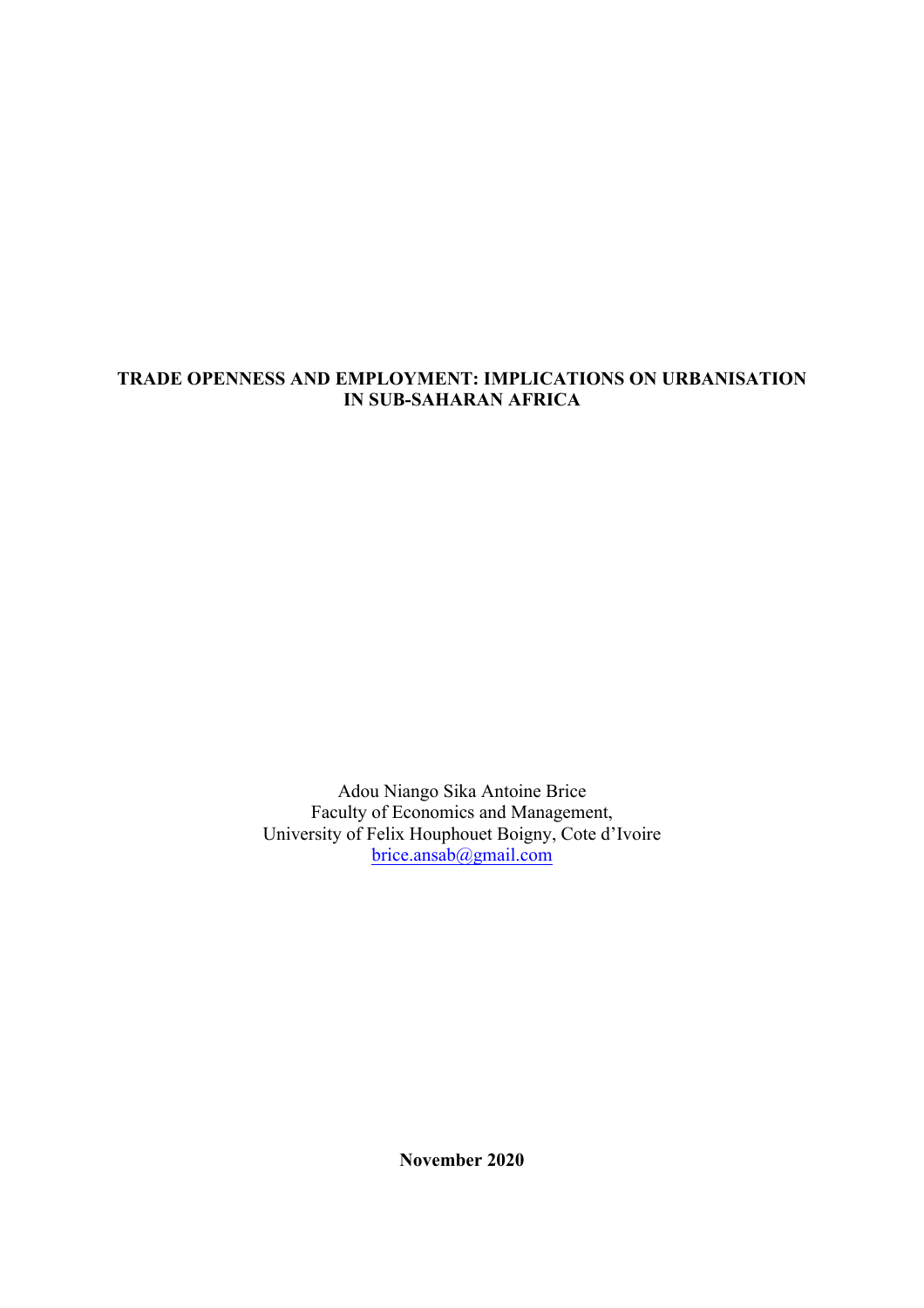#### **Abstract**

Why are African countries urbanizing so fast? How do cities promote growth and why is it important to solve urban issues in Africa? In the context of higher push for trade liberalisation multilaterally, it is not trivial to ask these set of question. In this study the main objective is to check the influence of trade openness of African economies on their urbanisation rate. We also assess, how evolution of non-agricultural employment has also impacted this rate. We used panel data specifications, both in static and dynamic design. The data used are collected between 1990 and 2019 on 38 African countries. Although generally urbanisation has increased during recent years in Africa, regions have experienced different pathways in the process. The results show that both trade openness and non-agricultural employment have been motivation for people to urbanise over years, in Africa. When we consider countries with high amount of people living in slums, they are more driven by employment purpose. Other variables such as per capita GDP and the fertility rate have positive and significant influence, while FDI and national investment have mixed impact. It is important to collaborate in a continental level to take advantage of the rapid urbanisation.

**Keywords:** Urbanisation, Trade Openness, Employment, Panel Data **JEL Code :** R11, O18, F14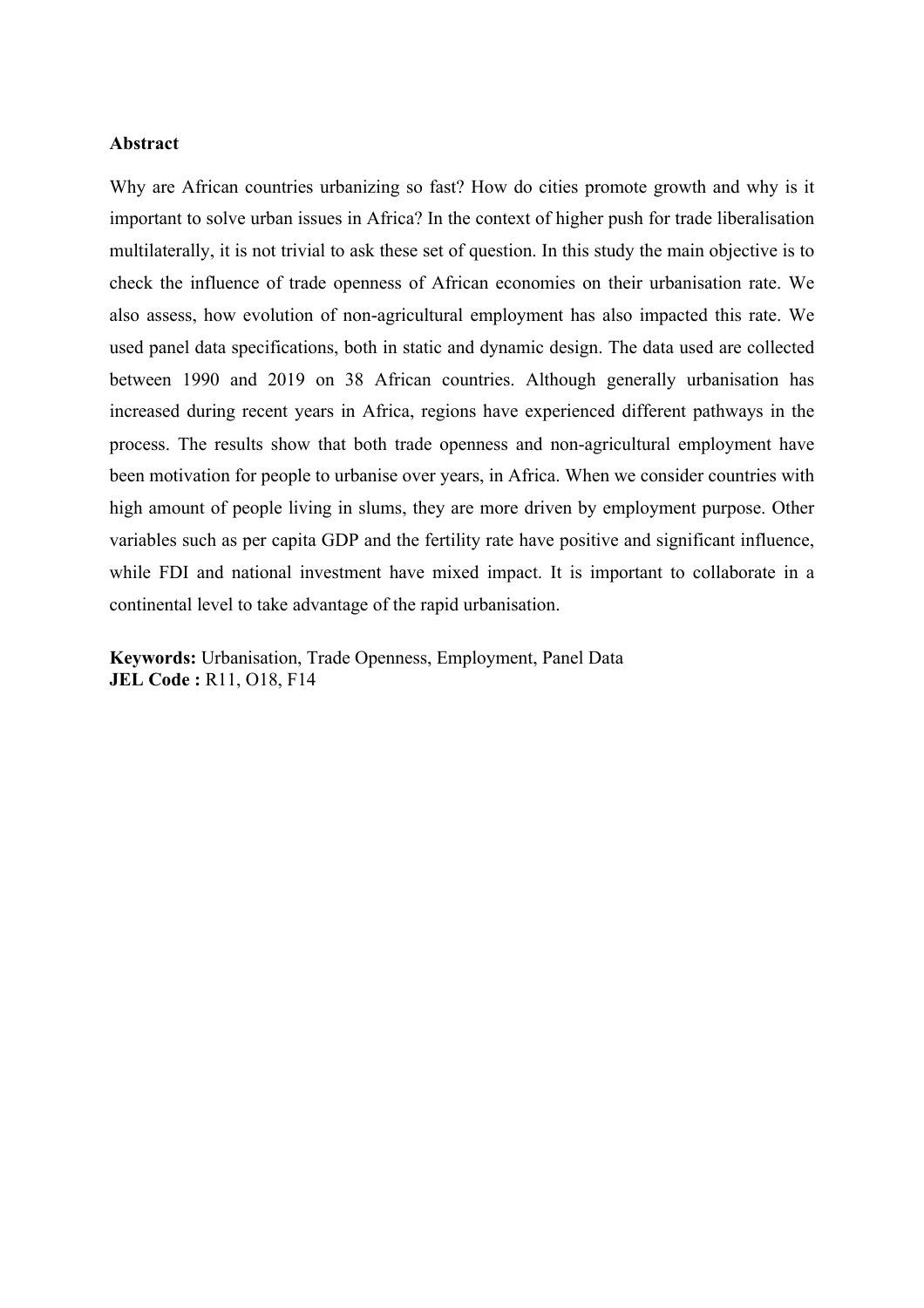#### **1. Introduction**

The United Nations (UN, 2017) forecasts that 68 % of the world population will live in the urban areas by 2050. This is informed by rapid urbanization rates in major countries around the world. The most urbanised regions today include the Northern and South America, Asia and Europe. Africa still has a lot of its population living in the rural area (43%, according to the UN (2017) but with the fastest rate of urbanization. Urbanisation is crucial for attaining the 2030 Agenda of Sustainable Development Goals (SDGs). Goal 11 of the SDGs focuses on inclusive, safe, resilient and sustainable cities. Over years, urbanization has had different effects in developed and less developing countries. One sector where urbanization has magnified clearly is on the international markets. The continuous vague of trade liberalisation policies has helped some countries to reduce drawbacks provoked by urbanisation.

The link between urbanisation and trade openness have been assessed in the literature. Early researches project a U-shaped relationship between those two variables (Wheaton and Shishido, 1981; Williamson, 1965). The general conception points out that urban population boom leads to increased imports as the industrial sector is poorly developed. Another strand of research postulates that urbanisation can increase exports as populated cities fuel manufacturing activities. As expressed in the New Economy Geographic theory, trade costs reduce as economic activities are located close to workers and therefore enhance their productivity (Krugman, 1991). Populated urban areas generate scale economies and positive externalities for firms around. Therefore, firms closer to urban areas are likely to embrace the international market and become more efficient.

An example is the pathway followed by countries like China. Each province specializes in a particular activity to first produce for the Chinese market and then export to the rest of the world. That further increases their trade balance (Zhang  $\&$  Wan, 2017). It is important to be cautious while bringing the Chinese case in the analysis but the fact is, exports growth and GDP per capita were highly correlated with urbanization growth; from 19.3% in 1980 to 58% in 2017 (World Bank, 2018). That pattern is also identical in the East Asia region in countries like the Philippines and Korea.

Africa is a typical case with a growing middle class, which drives the domestic demand for a consistent supply of high-quality goods. The poor industrial force let countries rely heavily on imports, from within and outside the region. It is worth nothing that urbanization also causes many problems such as: housing issues, pollutions, increasing price index, crime (as many African countries urbanization generates many slums), tax collection, infrastructure needs,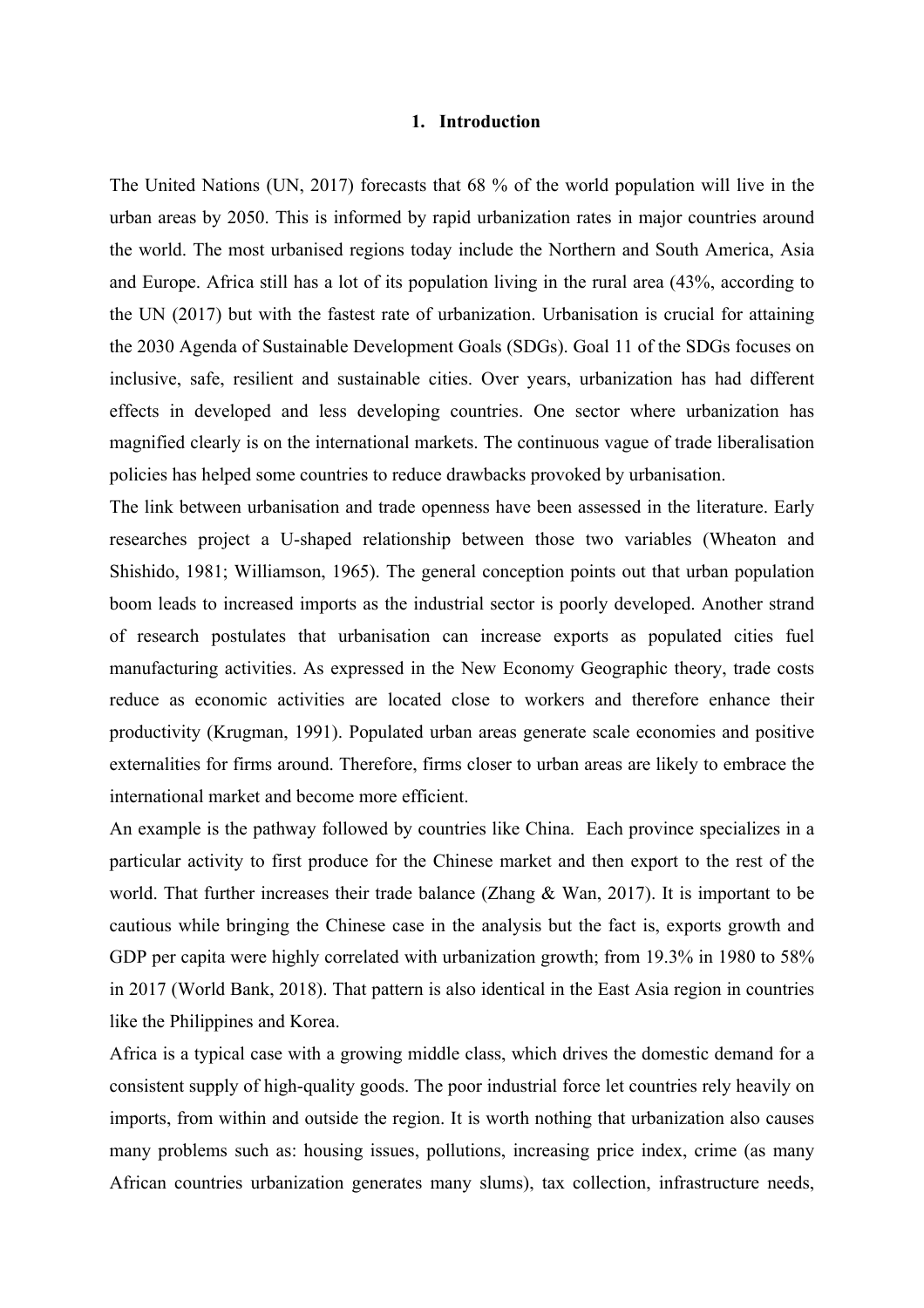food security, land tenure, and so on. African cities are crowded with more than 40% of its population on average, living in urban area. Elsewhere in the world urbanization is associated with economic growth but in Africa Urbanization fails to consistently eradicate poverty as the continent has the highest rate of slum in the world (Lall, Henderson, & Venables, 2017).

This study assesses the link between urbanization and openness in Africa during the last decades. The main objective is to analyse African integration effects on urbanization and how non-agricultural employment has evolved concomitantly. It is important to study the link when international organisations and government efficiently designing policies to take advantage of the demographic dividend in Africa as well as how that population, with many youths, could serve as a pillar for its development.

The paper is organised as follows. Section 2 presents a related literature while section 3 presents the methodology used. Section 4 shows the findings and section 5 conclude.

#### **2. Literature review**

This study inserts itself into a unique work in the new economic geography and urban economics. The existing empirical literature on urbanization and cities typically finds that there is a mixed relationship between urbanization and its determinants (Holmes, Lee, & Glaeser, 2010; Michaels, Rauch, & Redding, 2012). However, recent research on the relationship between urbanization and trade openness includes variables such as carbon dioxide emissions and energy consumption (Borck & Pflüger, 2019; Fallis et al., 2019; Lu, Wang, & Zhu, 2019). The theoretical backgrounds identifying urbanization process concludes in one hand a process uncorrelated to initial population growth and in another hand a process correlated either to past population growth or to natural advantages of a city.

Development economics states that urbanization is highly correlated with economies' structural change, even though empirical works do not find a conclusive statement on the question. Also, theories of new economic geography provide an explanation of the reallocation of economic activities from agriculture to non-agriculture (Fujita, Krugman, & Venables, 1999; Krugman, 1991). The Importance of transport costs and market access has direct impacts on urbanization rate. For example, in Davis & Vernon Henderson (2003), government policies such as price controls and industrial protection affects urbanization through the industrial structures' protection.

Though an empirical literature has examined several determinants of rapid urbanization across the world. These works include Linsky (1965), Berry (1961), Glaeser & Kahn (2008), and so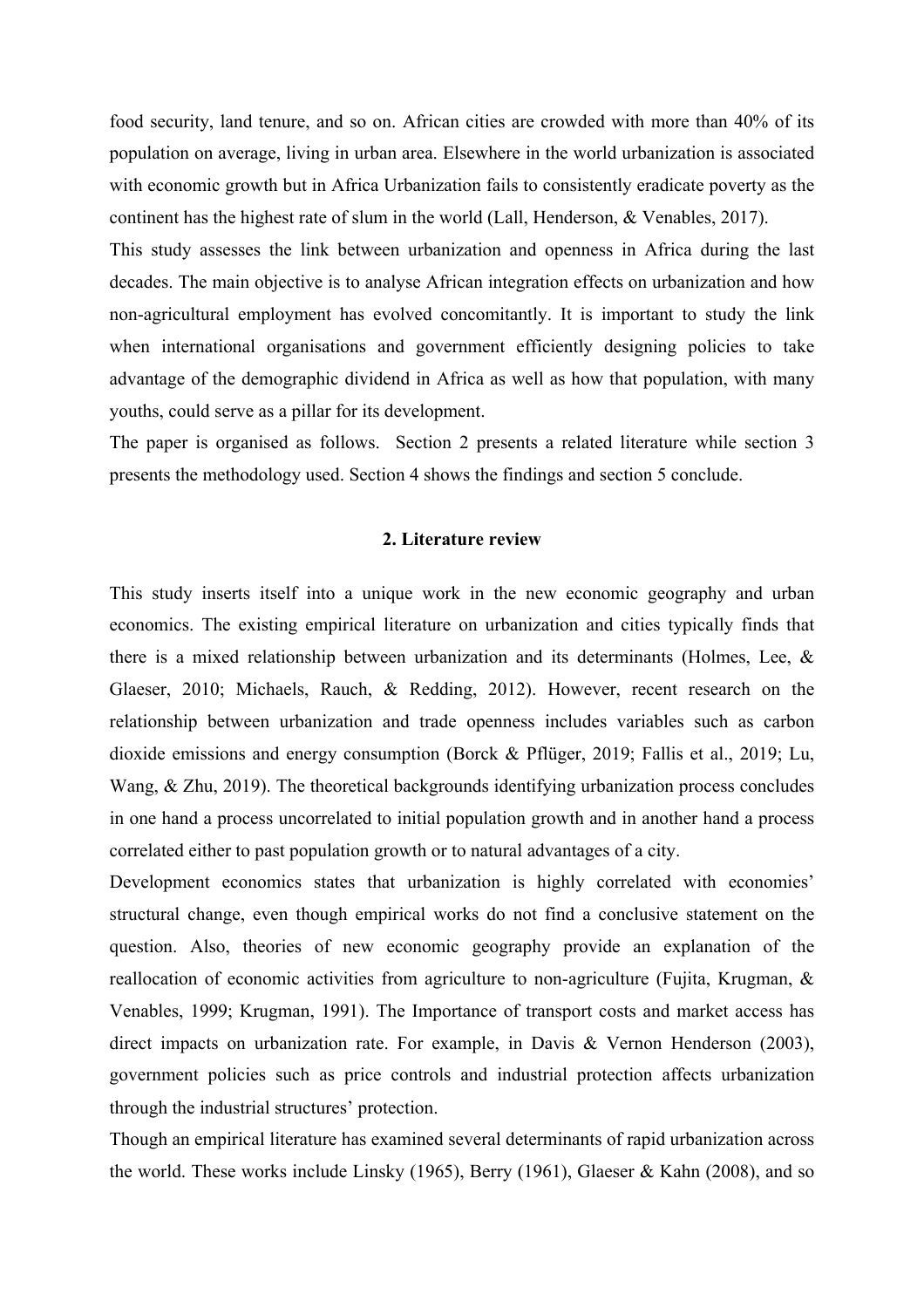on. Closest in spirit to our work is (Michaels et al., 2012), whose examine the evolution of urbanization rate in the United States using subcounty data to track the evolution of urban and rural population. They based the analysis on the Gibrat's Law and find that in intermediate densities, current population growth is correlated to past population growth. Also related is Engin Duran & Pelin Özkan (2015), which analyse trade openness and city interaction based on the new economic geography conclusions and find that trade liberalization tends to reduce the size of the primate city and help increase the agglomeration economies in non-primate cities. Neither paper examines the importance of trade facilitation and infrastructures on urbanization – an analysis for which data on trade facilities are well suited.

Our research is also related to the importance of trade infrastructures such as ports and quality of exit points of a country. Following the literature, one channel through which trade openness affects the structural change is through trade facilitation. Improving logistic and infrastructure are empirically demonstrated to reduce trade costs and thereby increase country openness, which in turn enhance urbanization rate. This work focuses also on Sub Saharan Africa. Data availability pushes numerous works on the region and tools can easily be gathered to analyse urbanization rate on the continent. Although authors assert that urbanization rate in Africa is a sustainable way to link agricultural to industrial activities, many experts highlights the damageable impact of slums in the process (E. Glaeser & Kahn, 2008).

#### **3. METHODOLOGY**

#### **Data and variables**

The data used in this study are annual and cover up the period from 1990 to 2019 of countries within Sub-Saharan Africa. The majority of variables come from the World Development Indicator (WDI, 2019). Countries selected are different in many ways therefore conducted a global analysis may hide specific characteristics. Dummy variables are added to control for specific unobservable factors that could impact our results. For clarification, a comprehensive list of variables is provided in Appendix.

Since the end of the 1990s and the beginning of the 2000s, many small cities in developing country have proved their capacity to grow significantly and handle the consequences they can bring. With that growth many experienced some improvements in term of infrastructures and basic services, which tends to attract more people main cities. As noted by Michaels et al. (2012), when a country grows it experiences relocation of labour from rural agricultural to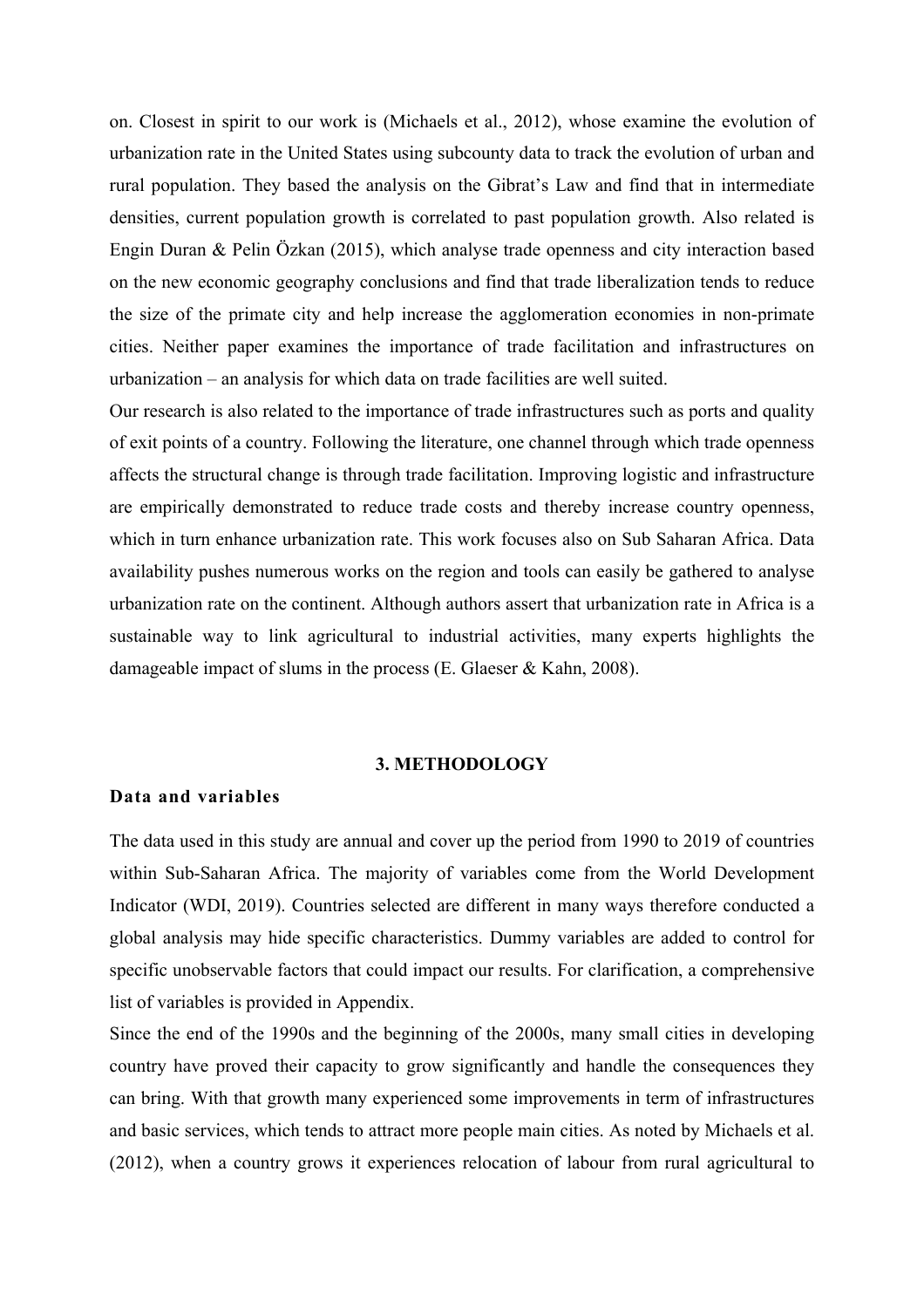urban manufacturing and services. However, the objective of this paper is to assess trends on urbanization and how trade openness has evolved in African context. We retain countries that have experienced sustainable economic growth over the studied years. We make a distinction between those that have high rate of urban population living in slums from countries that seem to have attained structural change. A list of these countries is reported in the appendix.

### **Descriptive statistics**

African economies account for the most opened countries in the world, in terms of trade openness. One reason is the huge vague of trade liberalisation. Generally, each region has experienced a constant rate of openness related to the GDP but there exist some differences within the continent.



**Figure 1:** Evolution of trade openness by country

Trade openness has remained quite flat with lower average over the considered time. Natural mineral exporters have a relative low rate on average and we observe that in Nigeria, Guinea, Democratic Republic of Congo, Niger and Angola. Lesotho, Eswatini and Djibouti have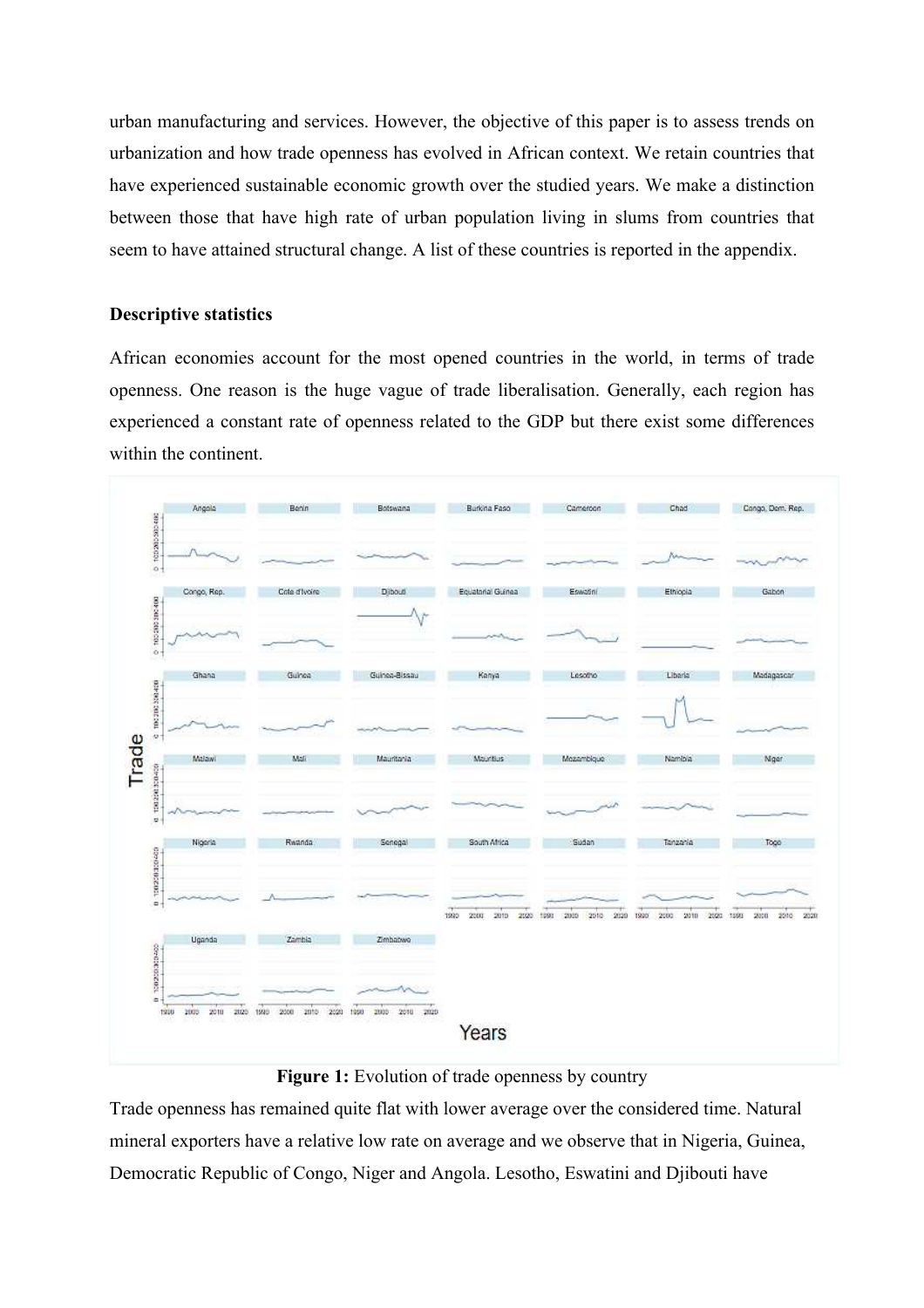higher values over time. For example, Lesotho trade openness is 34 percent higher than their GDP in 2018. It is important to also note that those latter countries are small by their size and population.

Overwise, GDP per capita are also dispersed over countries and time. Sub-Saharan countries experienced rapid growth. Figure 2 presents urbanization ratio in sub-regions over the studied period and economic growth rate by subregions. According to the UN, the amount of population living in urban area increases consistently each year and projected to be more than half of the world population by 2050. However, that growth is not equal across regions. As pointed by Glaeser (2004) coastal cities attract more people for diverse reason. In sub-Saharan countries those in the central part experience rapid urbanisation and many of those countries in our sample are coastal. 

#### **Figure 2**: Average GDP growth and urban population rate by regions

Figure 2a reports average growth rate in Sub-Saharan Africa and Central region has the lowest growth rate over the studied period even though that region is well endowed in natural resources. As far as EAC and ECOWAS concern, it is noted higher growth rates and their average rate is above 4.5 percent. Many countries in those regions have been ranked among the ten most performing countries in the world in terms of growth rate in during the last decade. Other countries dominated the group of regions. The few numbers of countries inside that group can explain that. Average growth can hide stylized facts within each country but it is a good indicator for overviewing trends.

Economic growth is created by many factors both real and nominal. Human capital is a key factor in the development process of a country and trends show that populated and quality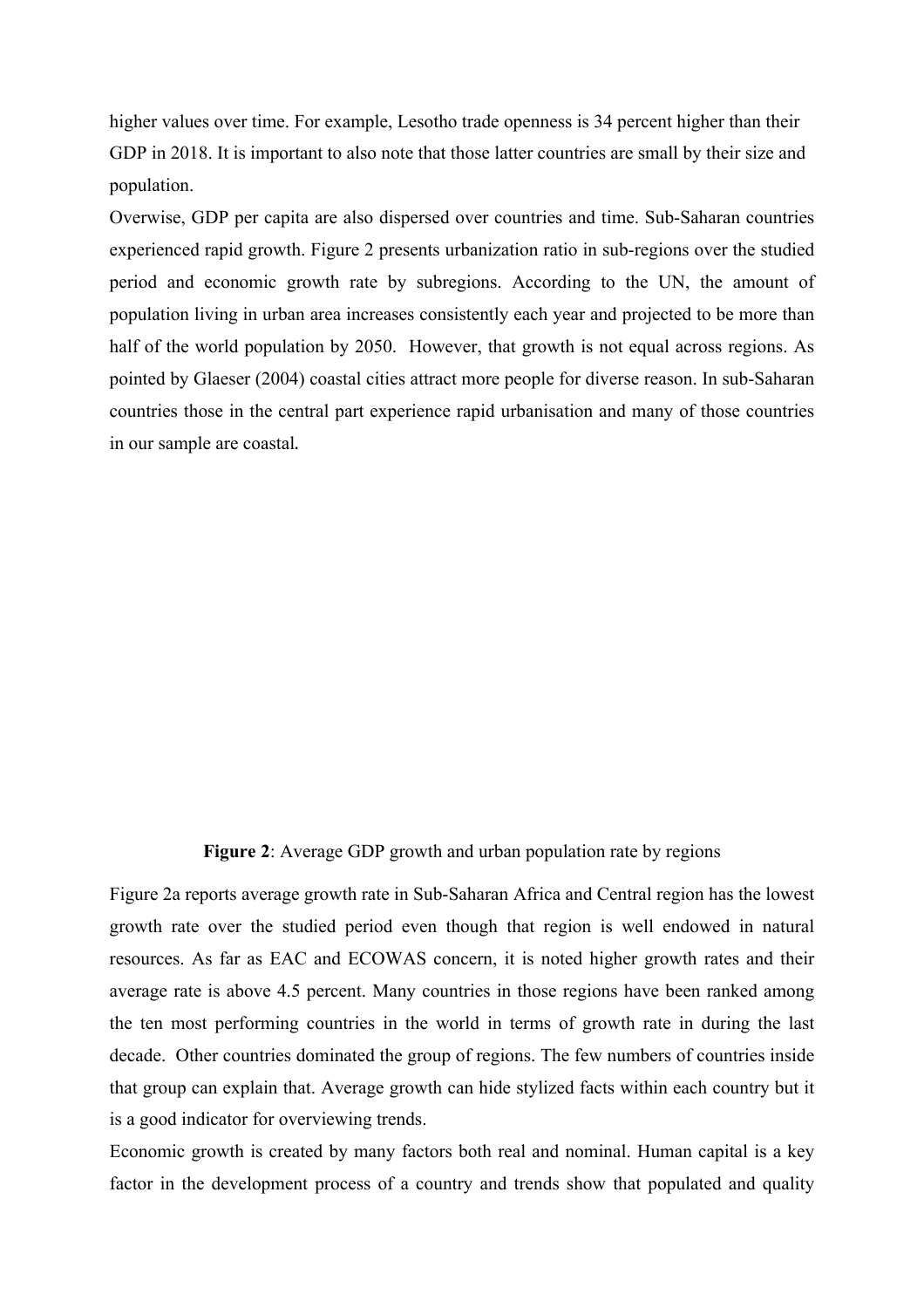people are boosting factors as well. In figure 2b, we present average urbanization growth rate in Sub-Saharan Africa. The central African countries has high rate of people living in urban area depending on the first big city or second or third town most populated. Another key fact pops up from results show that eastern countries, which perform quite well in term of growth rate, still have a lowest rate of population living in urban area on average. Over the period more that 15 percent of people in the South was living in urban area. That is due to the development stage of those countries. These countries are characterised by the high number of inhabitants living in rural areas for agricultural purpose.

#### **Econometrics specification**

The importance of urbanization is perceptible in the development process. However, urbanisation is capture by three main variables, namely the proportion of people living in urban area, the population living in the largest city and the population concentration (Zhang  $\&$ Wan, 2017). For the study's purpose we follow a modified version of Catin et al. (2008):

$$
Urb_{it} = \alpha_0 + \alpha_{1it} Open_{it} + \alpha_{2it} Nagri_{it} + \gamma X_{it} + u_{it}
$$
 (1)

Where Urb captures the Urbanization variable, Open measures Openness degree, Nagri is the non-agricultural employment.

Next, X is a set of control variables used in the analysis, u is the error term while *i indicates the country and t* the time. At this stage we classify countries depending on the average rate of people living in slums. That repartition follows a threshold coming from the literature as many African countries have experienced urbanization but also poverty (Collier & Venables, 2016).

To attain the objective in this study we regress (1) using a panel data method. There is a high probability of endogeneity problems because there are others determinant of urbanization not necessarily explicit in this specification.

Therefore, we add to the analysis a dynamic panel estimation in the robustness check. The proportion of population living in largest city is used as an indicator of urbanisation as suggested in the literature (Henderson, 2003). Throughout the analysis openness and GDP per capita are assumed to be endogenous, meaning that they are explained by others variables. For dealing with this bias we used their lagged values as instruments.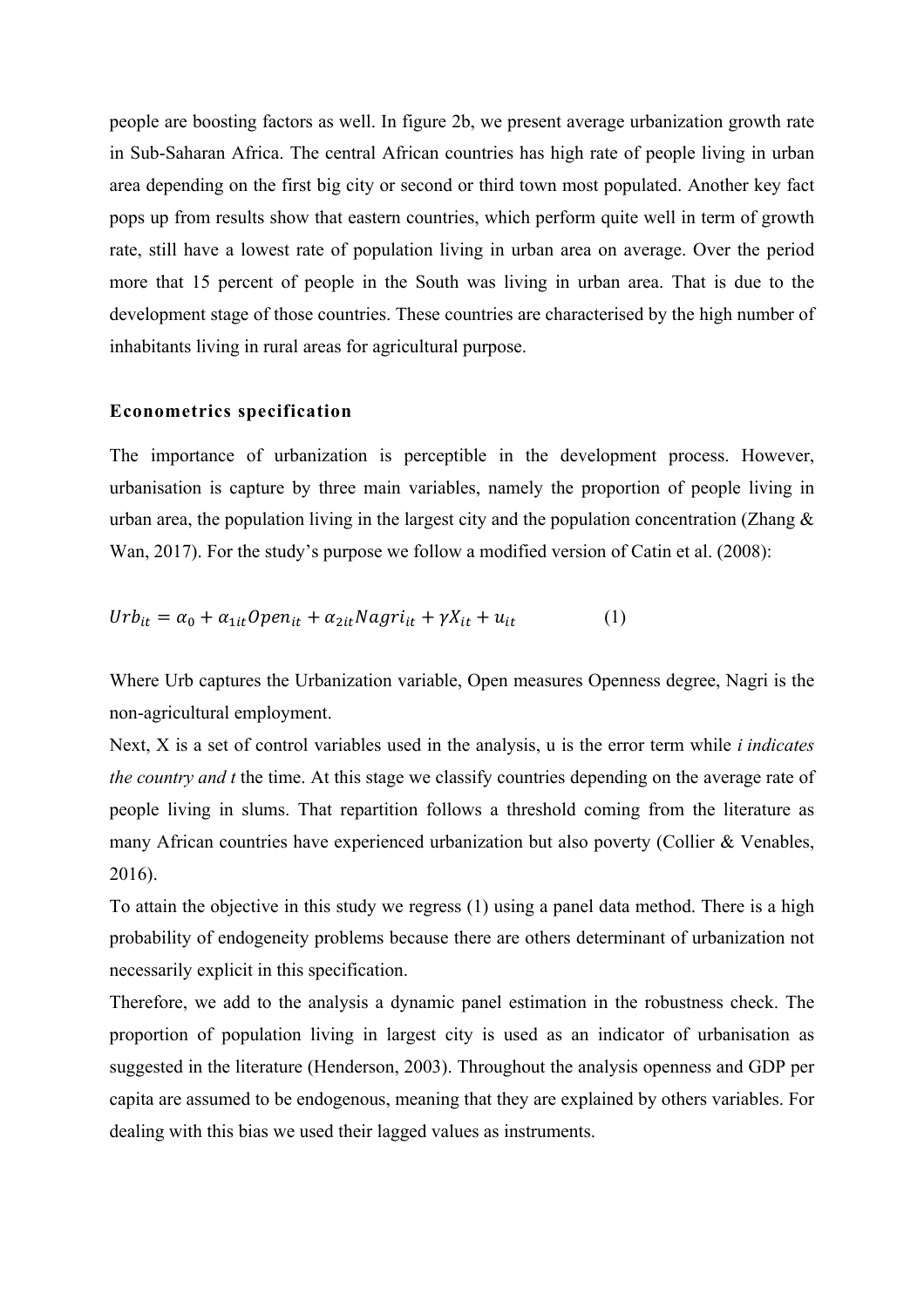### **4. Results**

In a first step we regress conventional panel data model, namely fixed effect and random effect regression. Tables in this section present results from different specification. In column 1 the OLS method is applied while in column 2 to 4 panel fixed effect results are presented by using the two different measures of urbanisation retained in this study. That method is preferred to others because conclusions from the Hausman test provided in the appendix advocates so.

Although in table 2, almost all variables have significant effects on dependent variable, their amplitude varies considering the specification. In all cases trade openness have positive values, despite the last estimate is not significant. As far as the primacy (the population in the largest city) or the rate of urban population concern, the Krugman conclusion is respected for SSA countries. That is, as long as a country continues to open, urban areas become attractive because, despite the cost of living, they served as one mean of finding better jobs and eradicating poverty.

Furthermore, cities are still attracting workers and firms on average. There are positive and significant effects of non-agricultural employment on urbanization. That is, all else constant increasing the non-agricultural jobs improve the urbanization rate by 10% on average. When the country group with higher rate of people living in slums (column 4) is considered, the employment drives more people in cities. It means that rural people do not anticipate the hardship of settle in the urban space properly before leaving their area. Policymakers should design better employment policies for cities' productivity is captured by their capacity to provide jobs and increase wage of its habitants (Glaeser & Gottlieb, 2008). Cities remain the epicentres of job providing both in terms of sharing a large pool of worker as well as in term of good matching between employers and workers. 

| <b>VAR</b>   | (1)         | (2)          | (3)         | (4)         |
|--------------|-------------|--------------|-------------|-------------|
| <b>TRADE</b> | $0.146***$  | $0.0166$ *** | $0.0182***$ | $0.0570***$ |
|              | (0.00830)   | (0.00513)    | (0.00489)   | (0.00878)   |
| GDP          | $13.55***$  | $5.138***$   | $6.655***$  | $-6.365***$ |
|              | (0.641)     | (0.366)      | (0.358)     | (0.581)     |
| <b>EMP</b>   | $-0.216***$ | $0.102***$   | $0.0855***$ | $0.483***$  |

Table 1: Estimation results with urbanization rate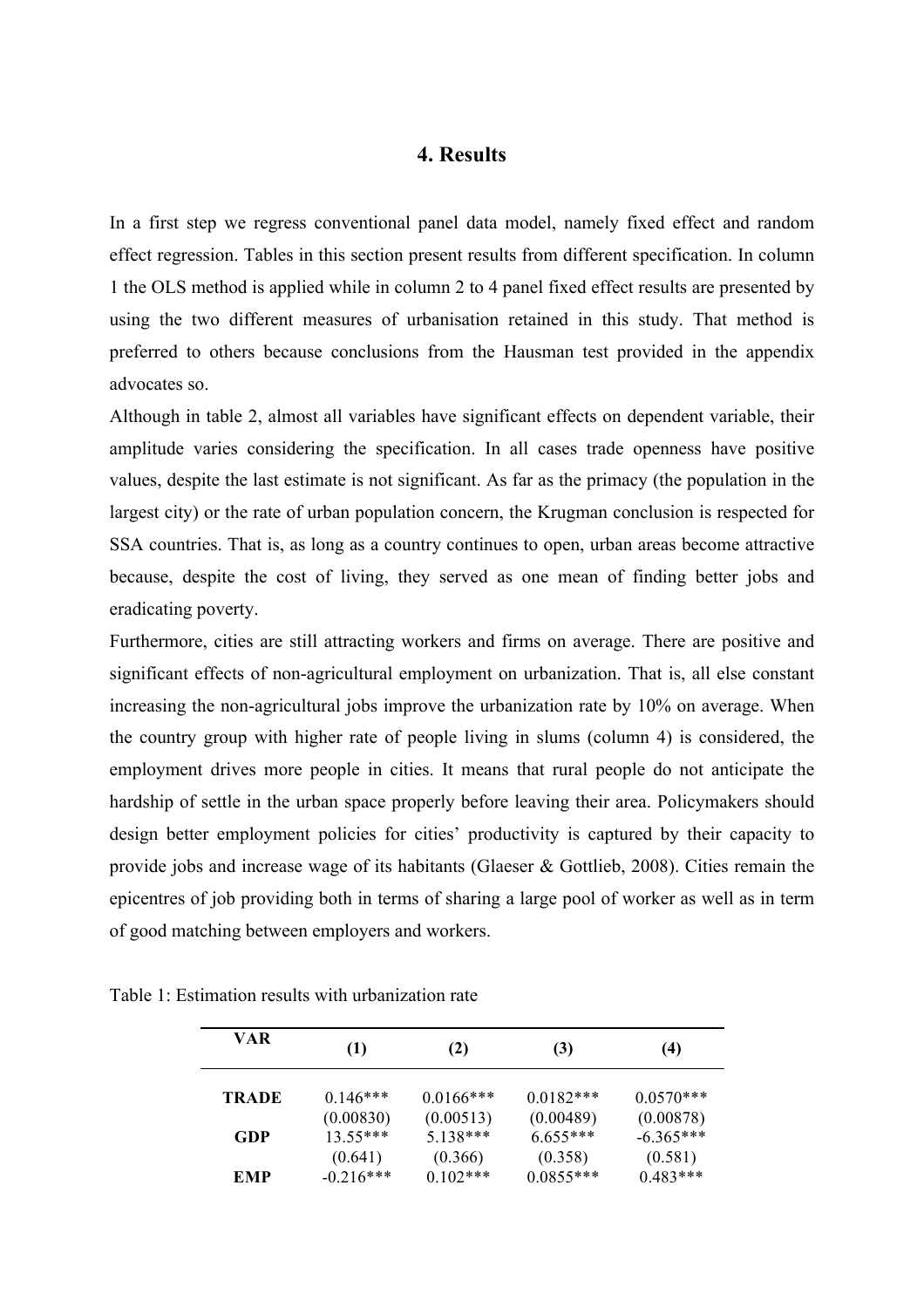|                                       | (0.0313)      | (0.0180)      | (0.0171)      | (0.0413)      |
|---------------------------------------|---------------|---------------|---------------|---------------|
| FDI                                   | 0.0573        | $-0.0193*$    | $-0.00770$    | 0.00497       |
|                                       | (0.0403)      | (0.0102)      | (0.00958)     | (0.0190)      |
| <b>POP</b>                            | $6.80e-08***$ | $1.43e-07***$ | $1.47e-07***$ | $1.27e-07***$ |
|                                       | $(9.33e-09)$  | $(1.34e-08)$  | $(1.41e-08)$  | $(1.76e-0.8)$ |
| <b>FIN DEV</b>                        | $0.0332*$     | 0.00366       | $0.0511***$   | 0.00568       |
|                                       | (0.0184)      | (0.0119)      | (0.0132)      | (0.0264)      |
| <b>INV</b>                            | $-0.102**$    | $-0.0298*$    | $-0.0171$     | $-0.0653***$  |
|                                       | (0.0415)      | (0.0153)      | (0.0194)      | (0.0144)      |
| <b>FER</b>                            | 0.585         | $-2.979***$   | $-2.829***$   | $-1.813***$   |
|                                       | (0.430)       | (0.204)       | (0.204)       | (0.260)       |
| Constant                              | $-61.57***$   | $8.669***$    | $-3.002$      | $61.74***$    |
|                                       | (5.159)       | (2.985)       | (2.978)       | (4.082)       |
| Obs                                   | 991           | 991           | 691           | 240           |
| R-squared                             | 0.592         | 0.664         | 0.773         | 0.819         |
| Robust standard errors in parentheses |               |               |               |               |

\*\*\* p<0.01, \*\* p<0.05, \* p<0.1

In sub-Saharan Africa investments do not serve as a good reason to migrate to cities. Foreign direct investment is negative when it has significant estimates. The reason could be that external investments are oriented on natural resources. National wide the investment level discourages people to live in urban area on average. In this paper we also check how the fertility rate improve the urbanisation rate in Africa. On average when population increased, the demographic boom is well felt in rural than urban areas. Considerable amount of birth is realized in rural areas or migrants in African countries preferred to stay in remote area.

The results presented above show that many things have to be done to allow African countries to benefit from the massive population exodus into their urban areas. A clear recommendation coming from this analysis is to foster trade liberalisation that would in turn improve trade openness with more focus on how youth and women could gain benefits. To push the analysis a bit further we present in the robustness check a variant of regressions.

#### **Robustness check**

In this analysis we consider as dependent variable the percentage of people living in the largest city (primacy). As the previous section, table 2 shows results when dynamic panel data is applied (column 5) and OLS specification is removed.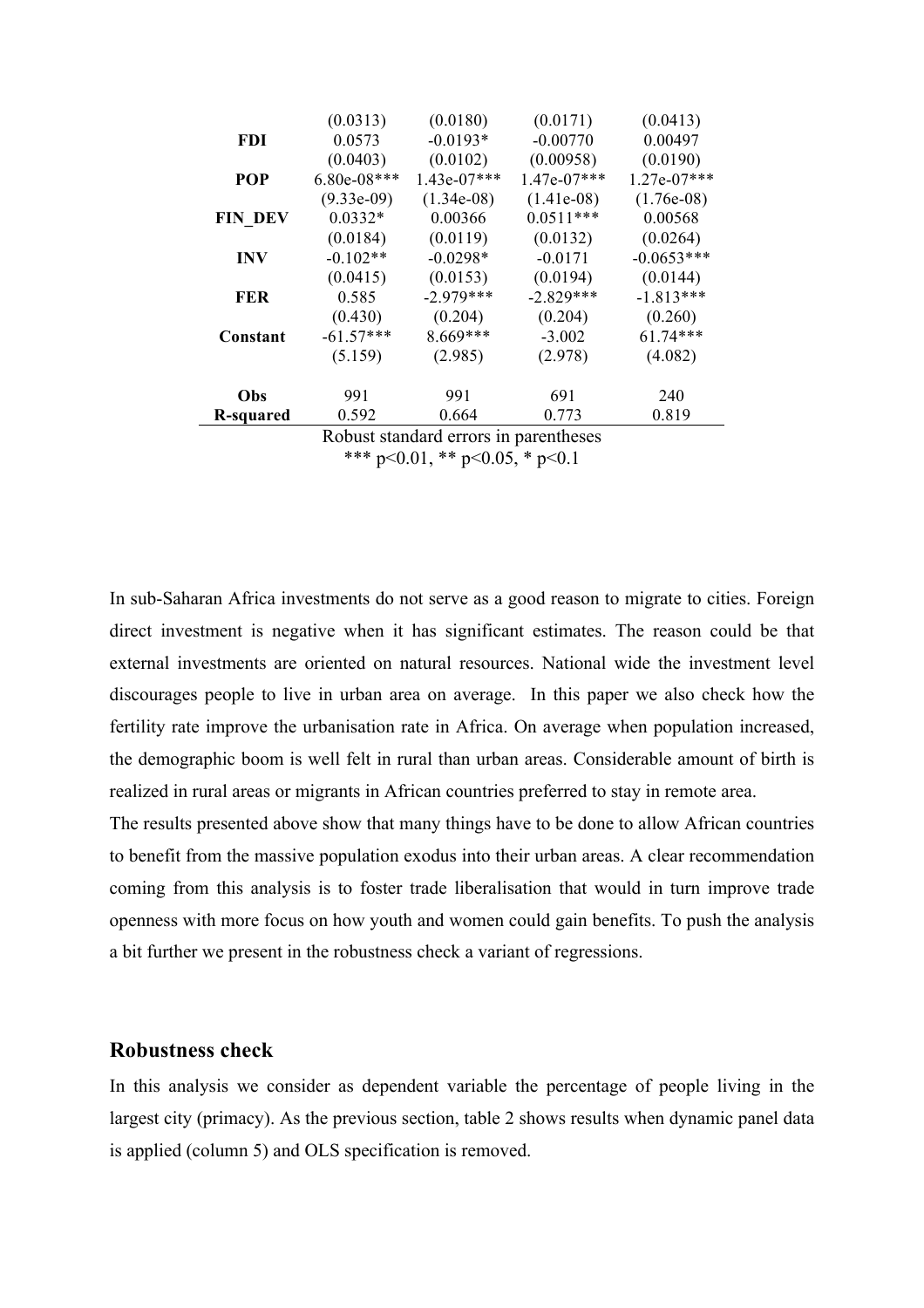| <b>VAR</b>         | (1)            | (2)          | (3)            | (4)            |
|--------------------|----------------|--------------|----------------|----------------|
|                    |                |              |                |                |
| <b>TRADE</b>       | $0.0217***$    | $0.0263***$  | $0.0189***$    | $-0.00109$ *** |
|                    | (0.00306)      | (0.00317)    | (0.00633)      | (0.000252)     |
| <b>L.TRADE</b>     |                |              |                | $0.00120***$   |
|                    |                |              |                | (0.000240)     |
| <b>GDP</b>         | $2.652***$     | 3.850***     | $-4.764***$    | $-0.414***$    |
|                    | (0.214)        | (0.223)      | (0.419)        | (0.0547)       |
| <b>L.GDP</b>       |                |              |                | $0.187***$     |
|                    |                |              |                | (0.0530)       |
| <b>EMP</b>         | $0.0498***$    | $0.0311***$  | $0.209***$     | $0.00173***$   |
|                    | (0.0105)       | (0.0106)     | (0.0298)       | (0.000395)     |
| <b>FDI</b>         | $-0.0171***$   | $-0.00699$   | $-0.0296**$    | $0.00415***$   |
|                    | (0.00581)      | (0.00592)    | (0.0137)       | (0.000448)     |
| POP                | $-9.13e-09$    | $-1.46e-08*$ | $-1.51e-09$    | 1.14e-09***    |
|                    | $(7.77e-09)$   | $(8.84e-09)$ | $(1.27e-08)$   | $(2.18e-10)$   |
| <b>FIN-DEV</b>     | $-0.0151*$     | $-0.00207$   | $-0.0101$      | $0.00382***$   |
|                    | (0.00821)      | (0.00827)    | (0.0191)       | (0.000287)     |
| <b>INV</b>         | $-0.0515***$   | $-0.0359***$ | $-0.0255**$    | $-0.000369$    |
|                    | (0.00886)      | (0.0121)     | (0.0104)       | (0.000404)     |
| <b>FER</b>         | $-0.735***$    | $-0.483***$  | $-1.676***$    | $0.0471***$    |
|                    | (0.121)        | (0.132)      | (0.188)        | (0.00574)      |
| <b>CORRUP</b>      |                |              |                | $-0.00299$     |
|                    |                |              |                | (0.00350)      |
| <b>DEMOC</b>       |                |              |                | $0.0153***$    |
|                    |                |              |                | (0.00251)      |
| Constant           | $-1.104$       | $-10.73***$  | 45.58***       | $1.083***$     |
|                    | (1.707)        | (1.858)      | (2.944)        | (0.0850)       |
| <b>Regional FE</b> | N <sub>O</sub> | NO           | N <sub>O</sub> | <b>YES</b>     |
| Obs                | 871            | 631          | 240            | 594            |
| <b>R-squared</b>   | 0.432          | 0.549        | 0.624          |                |
|                    | D              |              | $\overline{1}$ |                |

Table 2: Estimation results with largest agglomeration

Robust standard errors in parentheses \*\*\* p<0.01, \*\* p<0.05, \* p<0.1

Population in the largest agglomeration is used in the literature as a proxy of urbanization too. In the dynamic specification financial development has a positive influence on primacy, even though its magnitude is low. Democracy in Africa contributes to improve the amount of people in the main agglomeration. Reducing by 1% the score of democracy's level in a country has a negative impact on the willingness of people to move to the largest city. In term of corruption, the coefficient is negative but it is non-significant. Institution matters in the development of cities and how they can be productive, hence attractive, in Africa.

Cities are development hubs and countries focus on designing policies around them. Therefore it is common to witness developing countries investing in urban areas and foster exports (Duranton, 2015). On average, when trade openness increases, the largest city does not immediately get crowded with people but becomes so in the next period. That pattern is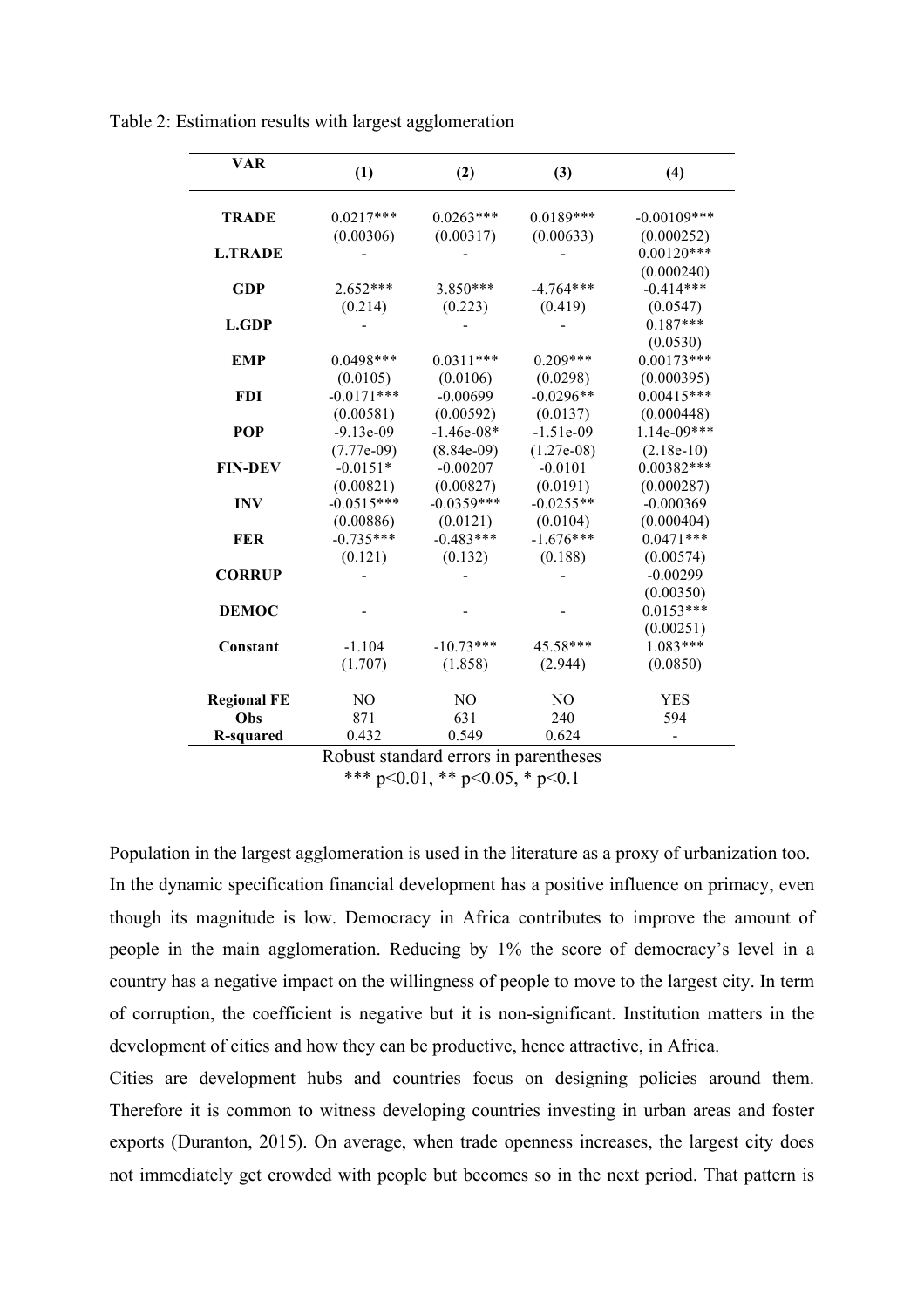also noticed with the gross domestic product per capita. Wealth improvement for a country is a signal for rural population to relocate in the largest agglomeration. Fertility rate is positively associated with the probability to move in the main urban area, and independent from the regions. Several studies find that the link between openness and primacy tends to consider variables such as energy consumption and carbon emissions. Here results show that omitting them does not significantly affect different estimates at play. Besides, policymakers could pay keen attention to demographic growth because it comes with more benefits and advantages than needs.

### **5. Conclusion**

Urbanization is one of the most important transformations that African countries will undergo these decades. This study sought to evaluate the influence of trade openness and nonagricultural employment on urbanisation rate in sub-Saharan Africa. To this end, the study explored different panel data specification using data from selected sus-Saharan countries between 1990 and 2019.

Africa urbanisation has been constant over time and in most countries the same pattern is observed. In a regional point of view on average the urban population in CEMAC zone has increased considerably up to 30% while the Eastern Africa has the lowest rate (10%). Furthermore, countries have been divided in two different groups according to a threshold of the amount of people living in urban areas but into slums. Results are not different in terms of sign and significance but differ a lot in terms of magnitude. Non-agricultural employment and trade openness influence positively urbanisation rate in both groups of countries.

However, in countries with many people in slums, trade openness has greater impact. That is, individuals are willing to move to urban area in some extend due to the opportunity caused by the international market. Then they fail most of the time to accommodate to new systems and culture far from their reality, in a time where jobs are really correlated with the social capital. Therefore, the urban rate is likely to increase in all countries because policies are toward improving urban areas living conditions. Notwithstanding, cooperation in the continental level could help improving job creation and take advantage of urbanization. One limitation of our study is to consider only one way of influence. Other research outcomes could focus on the bidirectional link and improve with more physical infrastructure data to check different channel through which these variables are interlinked.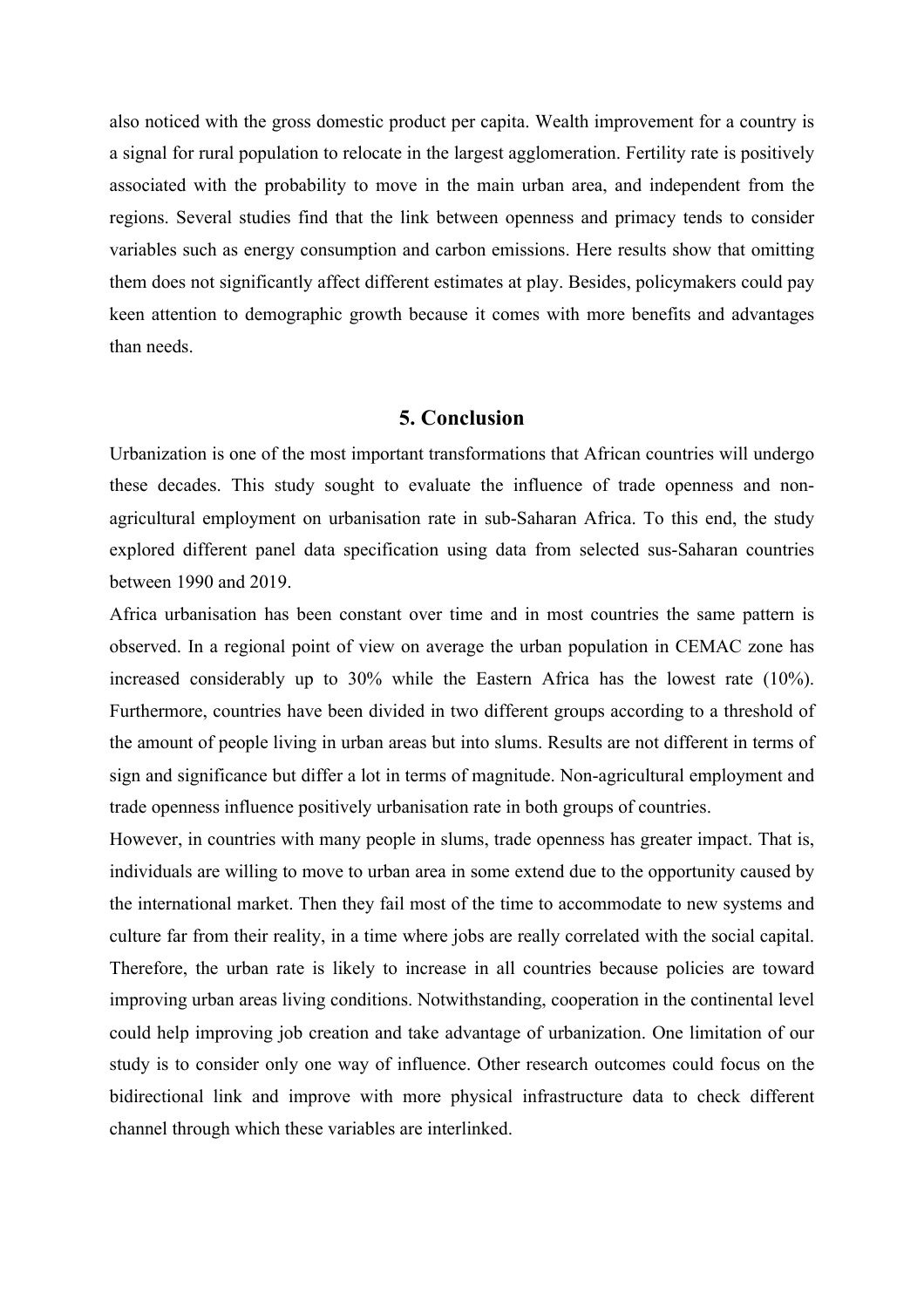# **References**

Berry, B. 1961. City Size Distributions and Economic Development. Economic Development and Cultural Change 9: 573-587

Borck, R., & Pflüger, M. (2019). Green cities? Urbanization, trade, and the environment. *Journal of Regional Science, 49(0), 0-3. https://doi.org/10.1111/jors.12423* 

Catin, M., Hanchane, S., & Kamal, A. (2008). Urbanisation, primatie et étapes de développement : existe-t-il une courbe en cloche ? Region et Developpement, 27, 83– 108.

Collier, P., & Venables, A. J. (2016). Urban infrastructure for development. Oxford Review of Economic Policy. https://doi.org/10.1093/oxrep/grw016

Davis, I. C., & Vernon Henderson, I. (2003). Evidence on the political economy of the urbanization process. *Journal of Urban Economics*. https://doi.org/10.1016/S0094-1190(02)00504-1

Duranton, G. (2015). Growing through cities in developing countries. World Bank *Research 
 Observer*. 
 https://doi.org/10.1093/wbro/lku006

Engin Duran, H., & Pelin Özkan, S. (2015). Trade openness, Urban concentration and citysize growth in Turkey. Regional Science Inquiry.

- Fallis, A. .. Edward L. Glaeser, Joshua D. Gottlieb, Bosquet, C., Combes, P. P., Alonso-Villar, O., ... Weinstein, D. E. (2019). Transportation Costs and the Spatial Organization of Economic Activity. *Journal of Urban Economics*, 5(1), 707-731. https://doi.org/10.1111/1467-9701.00160
- Fujita, M., Krugman, P., & Venables, A. J. (1999). The spatial economy: Cities, regions, and international trade. In Southern Economic Journal (Vol. 67). https://doi.org/10.2307/1061487
- Glaeser, E., & Kahn, M. (2008). The greenness of cities. *Cambridge, MA*.
- Glaeser, E. L., & Gottlieb, J. D. (2008). The economics of place-making policies. *Brookings* Papers on *Economic Activity*.
- Henderson, V. (2003). The urbanization process and economic growth: The so-what question. *Journal of Economic Growth*. https://doi.org/10.1023/A:1022860800744
- Holmes, T. J., Lee, S., & Glaeser, E. L. (2010). Cities as Six- by- Six- Mile Squares Zipf's Law? In *Agglomeration Economics*.
- Krugman, P. (1991). Increasing Returns and Economic Geography. *Journal of Political* Economy, 99(3), 483-499. https://doi.org/10.1086/261763
- Lall, S. V., Henderson, J. V., & Venables, A. J. (2017). Africa's Cities: Opening Doors to the World. In Africa's Cities: Opening Doors to the World. https://doi.org/10.1596/978-1-4648-1044-2
- Linsky, A. S. (1965). Some generalizations concerning primate cities. Annals of the Association of American Geographers. https://doi.org/10.1111/j.1467-8306.1965.tb00531.x
- Lu, Y., Wang, J., & Zhu, L. (2019). Place-Based Policies, Creation, and Agglomeration Economies: Evidence from China's Economic Zone Program. *American Economic Journal: Economic Policy. https://doi.org/10.1257/pol.20160272*
- Michaels, G., Rauch, F., & Redding, S. J. (2012). Urbanization and structural transformation. Quarterly Journal of Economics, 127(2), 535-586. https://doi.org/10.1093/qje/qjs003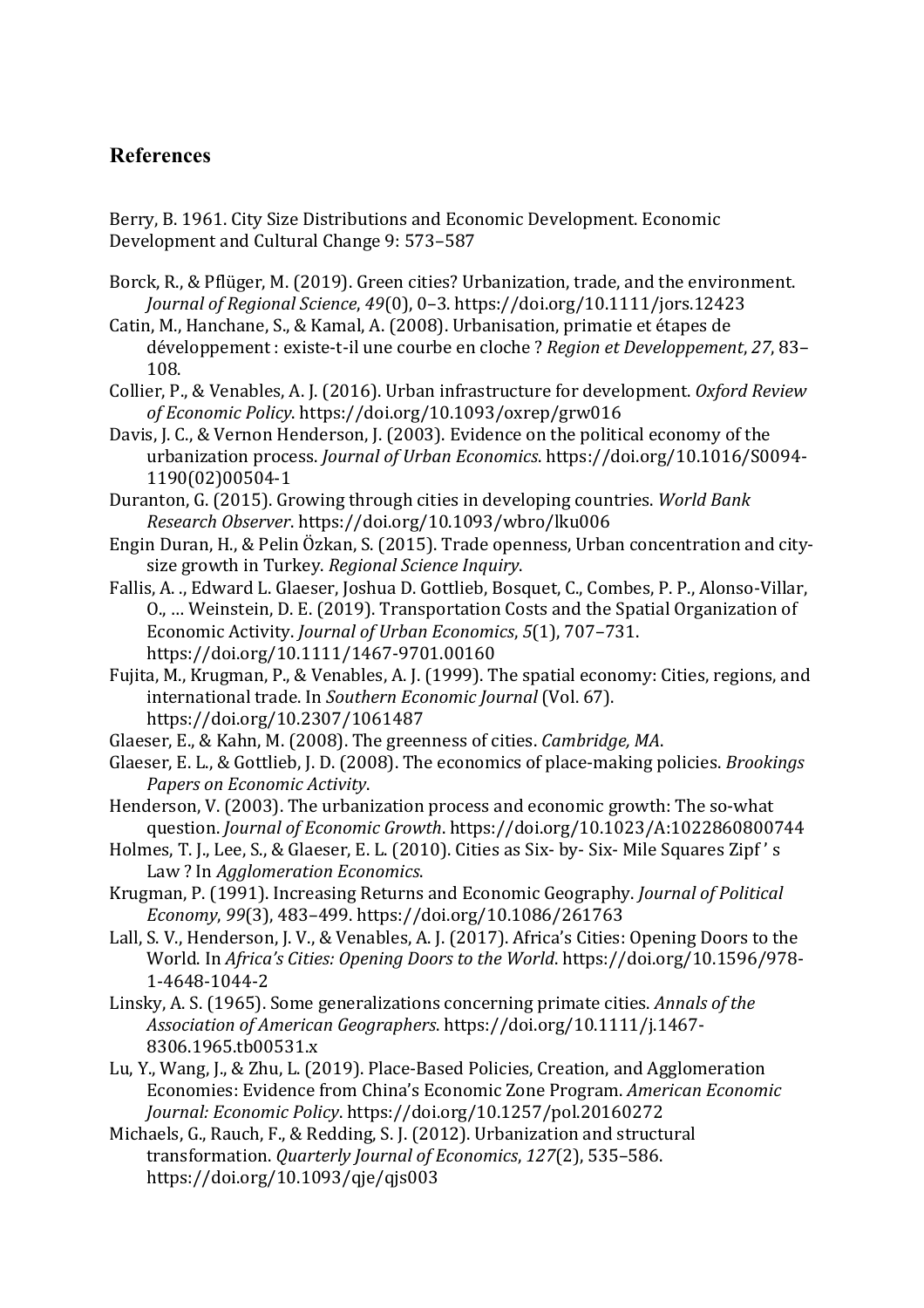Zhang, Y., & Wan, G. (2017). Exploring the Trade-Urbanization Nexus in Developing Economies: Evidence and Implications. Ssrn, (636). https://doi.org/10.2139/ssrn.2928701